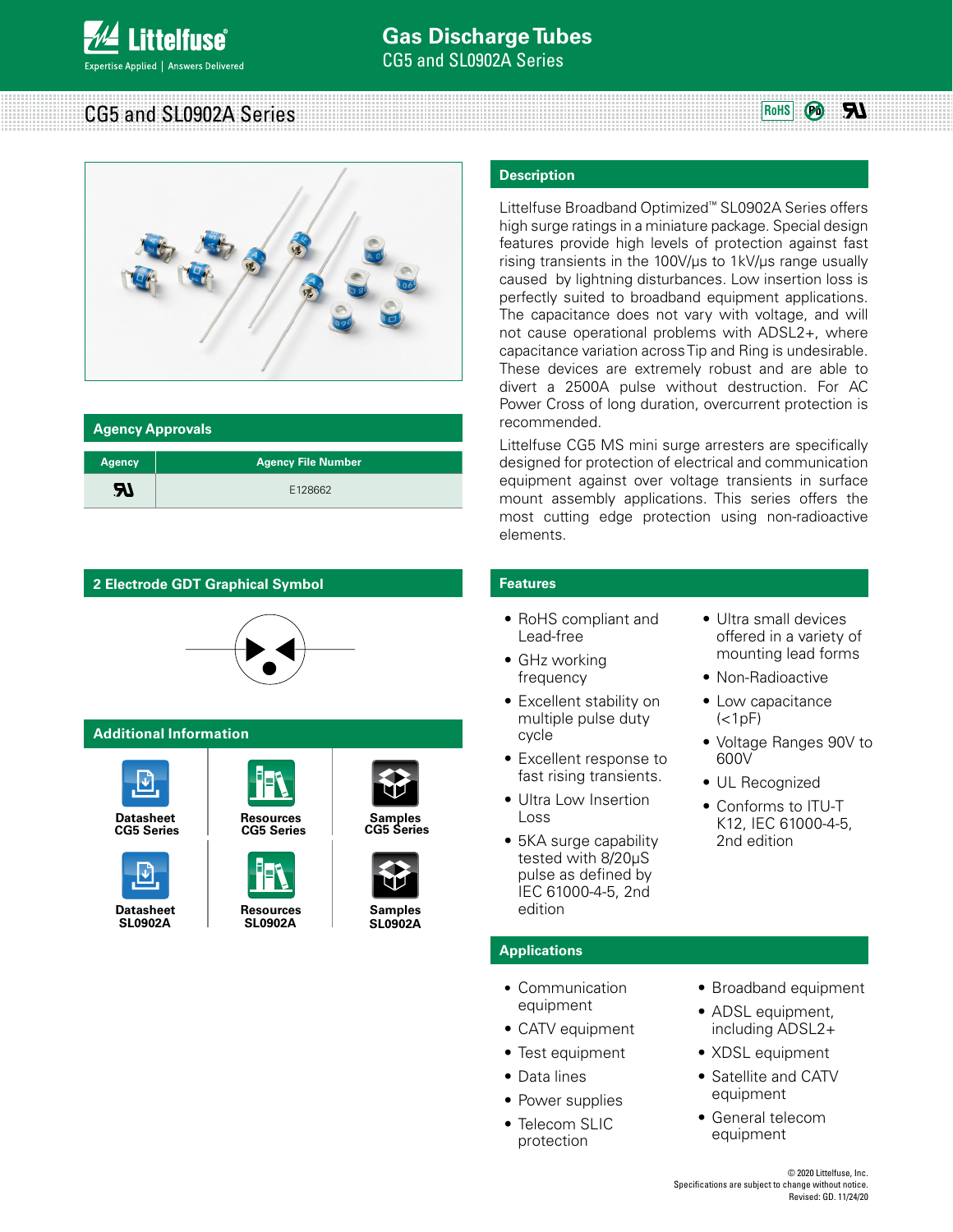

# CG5 and SL0902A Series **Gas Discharge Tubes**

# **Electrical Characteristics**

|                      | Device Specifications (at 25°C)              |            |            |                                                                  |                                                                             | <b>Life Ratings</b>             |                                                                     |                                             |                                                                                          |                                                               |                                                                |                                                                                                                    |
|----------------------|----------------------------------------------|------------|------------|------------------------------------------------------------------|-----------------------------------------------------------------------------|---------------------------------|---------------------------------------------------------------------|---------------------------------------------|------------------------------------------------------------------------------------------|---------------------------------------------------------------|----------------------------------------------------------------|--------------------------------------------------------------------------------------------------------------------|
| <b>Part Number</b>   | <b>DC Breakdown</b><br>in Volts<br>(@100V/s) |            |            | <b>Impulse</b><br><b>Breakdown</b><br>in Volts<br>$@100V/\mu s)$ | <b>Impulse</b><br><b>Breakdown</b><br><b>In Volts</b><br>$(@1$ Kv/<br>usec) | <b>Insulation</b><br>Resistance | Capaci-<br>tance                                                    | <b>Surge</b><br>Life<br>(@1MHz) (10/1000µs) | <b>Nominal</b><br><b>Impulse</b><br><b>Discharge</b><br><b>Current</b><br>$(8/20 \mu s)$ | <b>Discharge</b><br><b>Current</b><br>(10x1sec<br>$@50-60Hz)$ | Nominal AC AC Dischage<br><b>Current</b><br>(9 cycle<br>@50Hz) | <b>Max</b><br><b>Impulse</b><br><b>Discharge</b><br><b>Current</b><br>(1)<br><b>Application</b><br>$@10/350\mu s]$ |
|                      | <b>MIN</b>                                   | <b>TYP</b> | <b>MAX</b> | <b>MAX</b>                                                       |                                                                             | <b>MIN</b>                      | <b>MAX</b>                                                          |                                             |                                                                                          |                                                               |                                                                |                                                                                                                    |
| SL0902A090<br>CG590  | 72                                           | 90         | 108        | 550                                                              | 700                                                                         | $10^{10}$ $\Omega$<br>(at 50V)  | 300 shots<br>$1.5$ pf<br>$10^{10}$ $\Omega$<br>(@100A)<br>(at 100V) |                                             |                                                                                          | 5A                                                            | 10 A                                                           | 0.5kA                                                                                                              |
| CG5145               | 116                                          | 145        | 174        | 550                                                              | 650                                                                         |                                 |                                                                     |                                             |                                                                                          |                                                               |                                                                |                                                                                                                    |
| CG5150               | 120                                          | 150        | 180        | 550                                                              | $\overline{\phantom{a}}$                                                    |                                 |                                                                     |                                             | 10 shots<br>(@5kA)                                                                       |                                                               |                                                                |                                                                                                                    |
| SL0902A230<br>CG5230 | 184                                          | 230        | 276        | 550                                                              | 650                                                                         |                                 |                                                                     |                                             |                                                                                          |                                                               |                                                                |                                                                                                                    |
| CG5250               | 200                                          | 250        | 300        | 600                                                              | $\overline{\phantom{a}}$                                                    |                                 |                                                                     |                                             |                                                                                          |                                                               |                                                                |                                                                                                                    |
| CG5270*              | 216                                          | 270        | 324        | 650                                                              |                                                                             |                                 |                                                                     |                                             |                                                                                          |                                                               |                                                                |                                                                                                                    |
| SL0902A350<br>CG5350 | 280                                          | 350        | 420        | 800                                                              | 900                                                                         |                                 |                                                                     |                                             |                                                                                          |                                                               |                                                                |                                                                                                                    |
| CG5400               | 320                                          | 400        | 480        | 900                                                              | $\overline{\phantom{a}}$                                                    |                                 |                                                                     |                                             |                                                                                          |                                                               |                                                                |                                                                                                                    |
| SL0902A420*          | 336                                          | 420        | 504        | 900                                                              | 1000                                                                        |                                 |                                                                     |                                             |                                                                                          |                                                               |                                                                |                                                                                                                    |
| CG5470               | 376                                          | 470        | 564        | 1000                                                             | 1200                                                                        |                                 |                                                                     |                                             |                                                                                          |                                                               |                                                                |                                                                                                                    |
| SL0902A600<br>CG5600 | 480                                          | 600        | 720        | 1350                                                             | 1500                                                                        |                                 |                                                                     |                                             |                                                                                          |                                                               |                                                                |                                                                                                                    |

\* - Particular component is not UL Recognized.

## **Product Characteristics**

**Materials**

**Voltage vs. Time Characteristic**

**CG5xxxLS (Outline 500), CG5xxxxLTR & CG5350L-03TR (Outline 502), and CG5xxxL-02 (Outline 503):** Device Nickel Plated 2–5 Microns Wire Tin Plated 17.5±12.5 Microns Construction Ceramic Insulator.

**CG5xxx (Outline 501), and CG5xxxMS & SL0902AxxxSM (Outline 505):** Device Tin Plated 17.5±12.5 Microns Construction Ceramic Insulator.

| <b>Product Marking</b>                                         | LF Logo, Voltage and date code |  |  |
|----------------------------------------------------------------|--------------------------------|--|--|
| Glow to arc<br>transition current                              | $< 0.5$ Amps                   |  |  |
| <b>Glow Voltage</b>                                            | 140 Volts                      |  |  |
| <b>Storage and</b><br><b>Operational</b><br><b>Temperature</b> | $-40$ to $+90$                 |  |  |

# Voltage (V) Time (ns) 0 200 400 600 800 1000 1200 Max dynamic breakover voltage Hold-over voltage On-State voltage

## **Typical Insertion Loss**

| @ 1.0 GHz = 0.01 dB                  |
|--------------------------------------|
| $@ 1.4 \text{GHz} = 0.1 \text{ dB}$  |
| @ $1.8$ GHz = 0.53 dB                |
| $@2.1 \text{ GHz} = 0.81 \text{ dB}$ |
| $@2.45$ GHz= 1 dB                    |
| $@2.8 \text{ GHz} = 1.2 \text{ dB}$  |
| $@3.1 \text{ GHz} = 1.5 \text{ dB}$  |
| $Q$ 3.5 GHz = 2.1 dB                 |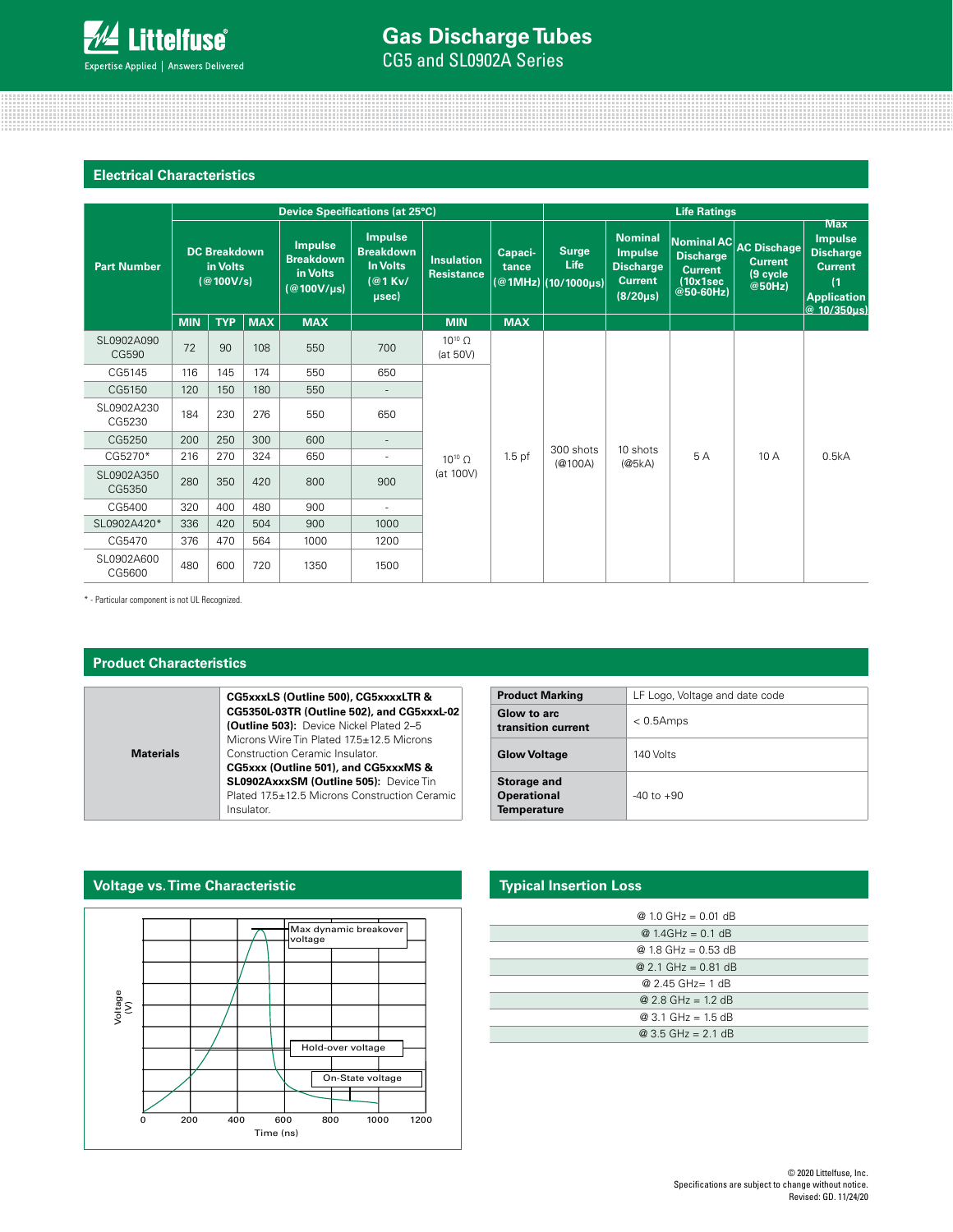

## **Device Dimensions**

## **Outline 500 - CG5xxxLS**



**Outline 503 - CG5xxxL-02** (except CG5600L-02, see Outline 502)



### **Outline 505 - CG5xxxMS and SL0902AxxxSM**



**Outline 501 - CG5xxx**



## **Outline 502 - CG5xxxLTR** (also CG5350L-03TR, CG5600L-02)

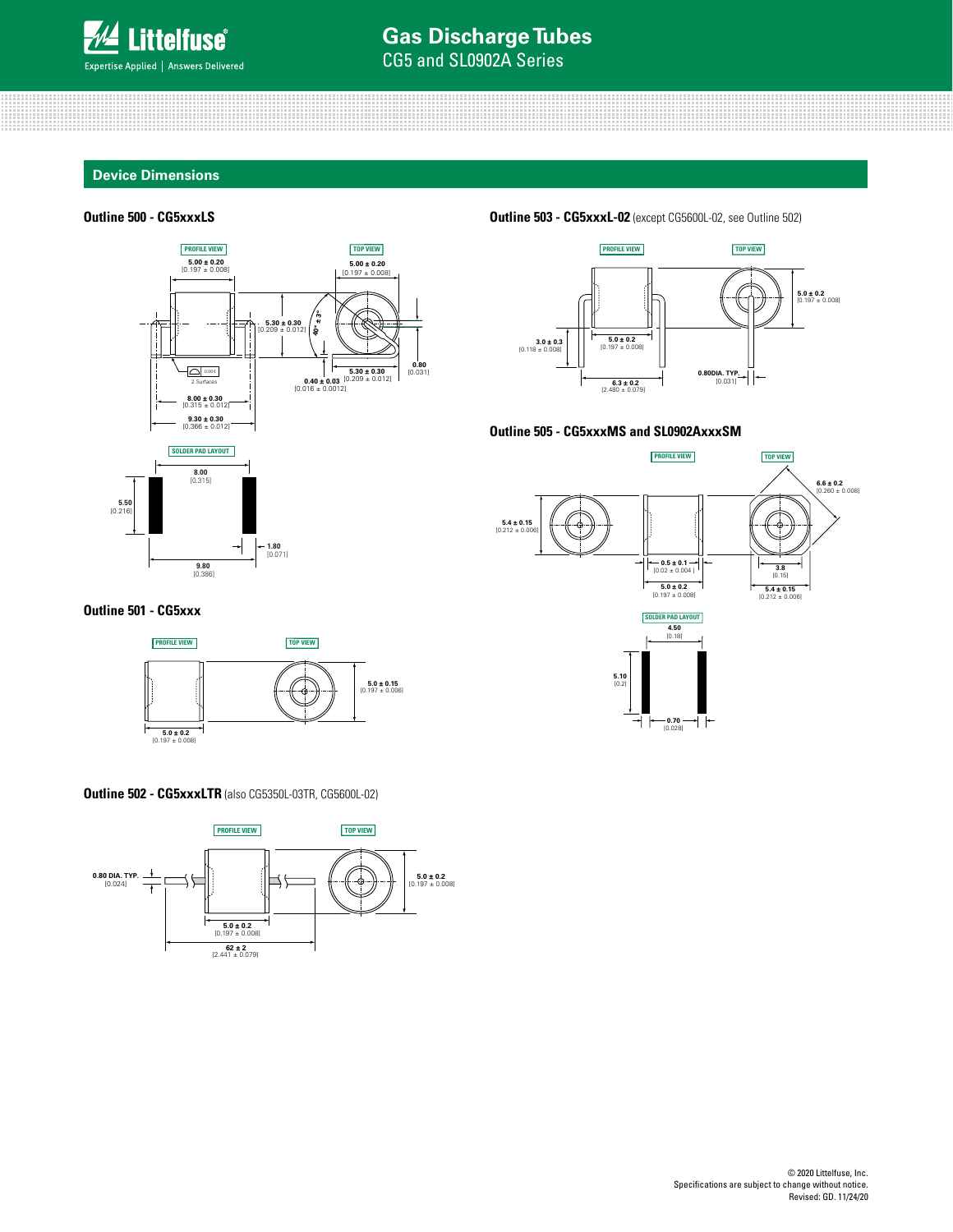## **Soldering Parameters - Reflow Soldering (Surface Mount Devices)**

| <b>Reflow Condition</b>            |                                                       | Pb - Free assembly |  |  |
|------------------------------------|-------------------------------------------------------|--------------------|--|--|
|                                    | - Temperature Min $(T_{\text{sim}})$                  | $150^{\circ}$ C    |  |  |
| Pre Heat                           | - Temperature Max $(T_{\text{simax}})$                | $200^{\circ}$ C    |  |  |
|                                    | -Time (Min to Max) $(t_n)$                            | $60 - 180$ secs    |  |  |
| to peak                            | Average ramp up rate (Liquidus Temp (T <sub>1</sub> ) | 3°C/second max     |  |  |
|                                    | $T_{S(max)}$ to $T_{L}$ - Ramp-up Rate                | 5°C/second max     |  |  |
| Reflow                             | - Temperature $(T_1)$ (Liquidus)                      | $217^{\circ}$ C    |  |  |
|                                    | - Temperature (t,)                                    | $60 - 150$ seconds |  |  |
| Peak Temperature (T <sub>a</sub> ) |                                                       | $260^{+0/5}$ °C    |  |  |
|                                    | Time within 5°C of actual peak Temperature $(t_{n})$  | $10 - 30$ seconds  |  |  |
| Ramp-down Rate                     |                                                       | 6°C/second max     |  |  |
|                                    | Time 25°C to peak Temperature $(T_{p})$               | 8 minutes Max.     |  |  |
| Do not exceed                      |                                                       | $260^{\circ}$ C    |  |  |



## **Soldering Parameters - Hand Soldering**

Solder Iron Temperature: 350° C +/- 5°C Heating Time: 5 seconds max.

## **Soldering Parameters - Wave Soldering (Thru-Hole Devices)**



## **Recommended Process Parameters:**

| <b>Wave Parameter</b>                    | <b>Lead-Free Recommendation</b>   |  |  |
|------------------------------------------|-----------------------------------|--|--|
| Preheat:                                 |                                   |  |  |
| (Depends on Flux Activation Temperature) | (Typical Industry Recommendation) |  |  |
| Temperature Minimum:                     | $100^\circ$ C                     |  |  |
| <b>Temperature Maximum:</b>              | $150^\circ$ C                     |  |  |
| <b>Preheat Time:</b>                     | 60-180 seconds                    |  |  |
| <b>Solder Pot Temperature:</b>           | 280° C Maximum                    |  |  |
| <b>Solder Dwell Time:</b>                | 2-5 seconds                       |  |  |

**Note:** These devices are not recommended for IR or Convection Reflow process.